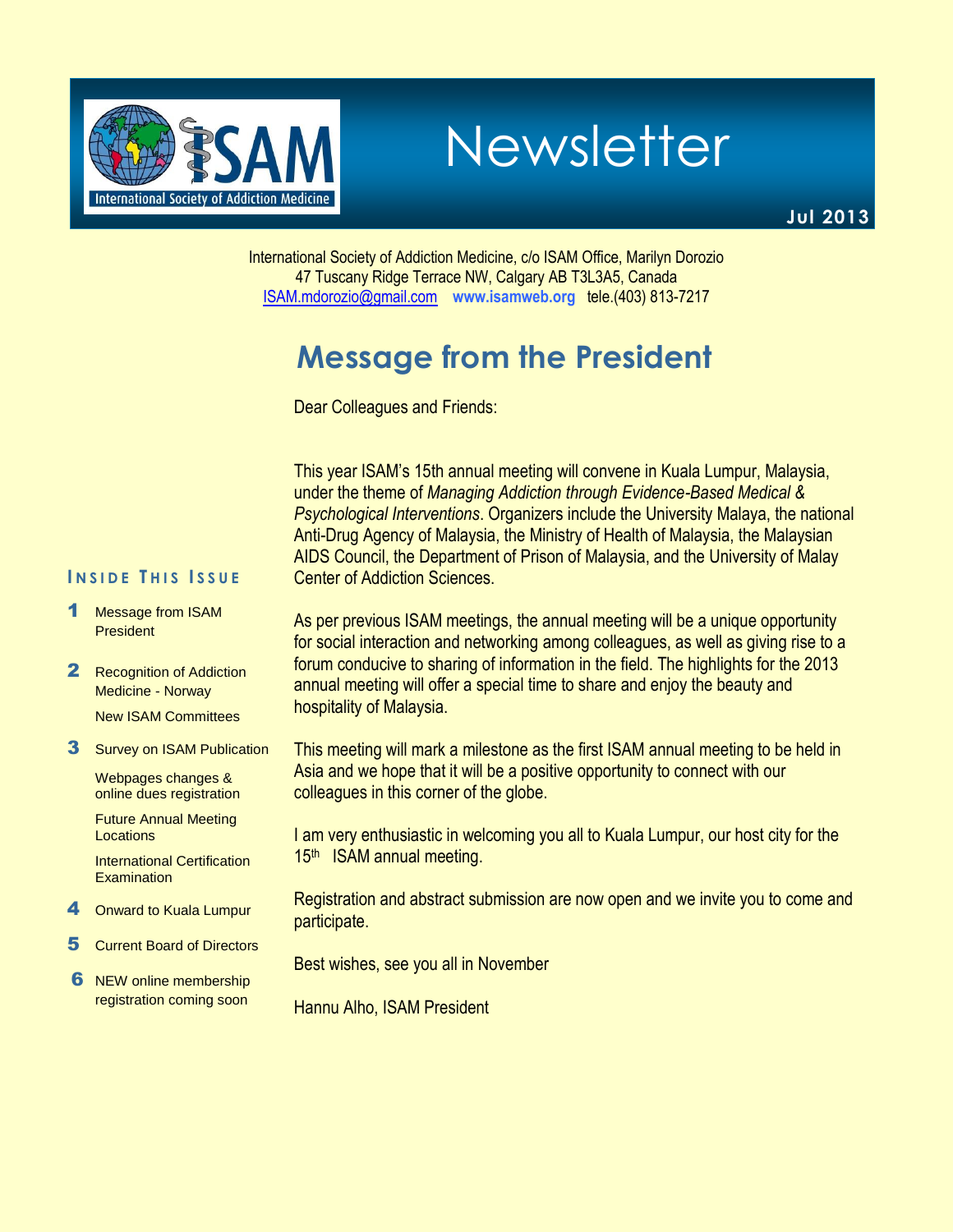# **ISAM COMMITTEES**

In its continuing efforts to improve the ongoing running of ISAM, the ISAM Board of Directors established five committees to support the functions of the Society in key areas:

- Executive Committee (Chair H. Alho as President of ISAM with the President Elect and immedicate Past-President)
- Education and Training Commitee (Chair G. Welle-Strand)
- Membership Committee (Chair S. Higuchi)
- Public Relations Committee (Chair J. Reimer)
- Financial Committee (Chair K. Bardy)

These commitees are now seeking active members, if you are interested please contact the Committee Chair or the ISAM office [\(isam.mdorozio@gmail.com\)](mailto:isam.mdorozio@gmail.com).

## **RESULTS OF OUR MEMBER SURVEY ON ISAM PUBLICATIONS**

Thank you to all who participated. The results of our survey on ISAM publications has been summarized below:

- 1. Do you read the ISAM web pages that are available at www.isamweb.org ? - 59 % reads web pages regularly
- 2. Overall, are you satisfied, dissatisfied, or neither satisfied nor dissatisfied with our web pages? - 74 % are satisfied (extremely, moderately or slightly), and extremely dissatisfied 0 %
- 3. Once you receive the email notice, do you go to the ISAM webpages to read the latest Newsletter? - 58 % reads Newsletter each time and 6 % never
- 4. Overall, are you satisfied, dissatisfied, or neither satisfied nor dissatisfied with our Newsletter? - 71 % are satisfied and 3 % are extremely dissatisfied on the content
- 5. What ADDITIONAL information would you like to be included in the Newsletter? - many different proposals, but here are the most frequently reported:
	- More news from around the world
	- More information about addiction medicine in different countries
	- More news and international links
	- Anything that interferes with a one button click immediate access
	- ISAM is very important to me
	- More substance abuse open access publication info;
	- ISAM should be a network for the publications in the field of addictions
- 6. Are you happy with receiving an email notice of the ISAM Newsletter by E-mail, or would you prefer hard copy? - 76 % are happy with the current e-mailing, and 21 % like newsletter to be published in open access journals, 0 % likes a hard copy
- 7. As ISAM member do you have an access to the Substance Abuse journal ?
	- 41 % replied that "Yes, I have the access code but I never or seldom read the journal"
	- 38 % replied that "No, I do not have the access code but I like to have one"
- 8. Overall, are you satisfied, dissatisfied, or neither satisfied nor dissatisfied with content of Substance Abuse?
	- 44 % were satisfied (all categories),
	- 38 % were neutral
	- 18 % dissatisfied (all categories)
- 9. ISAM annual meeting abstracts are made available on the ISAM web pages, are you satisfied with this ?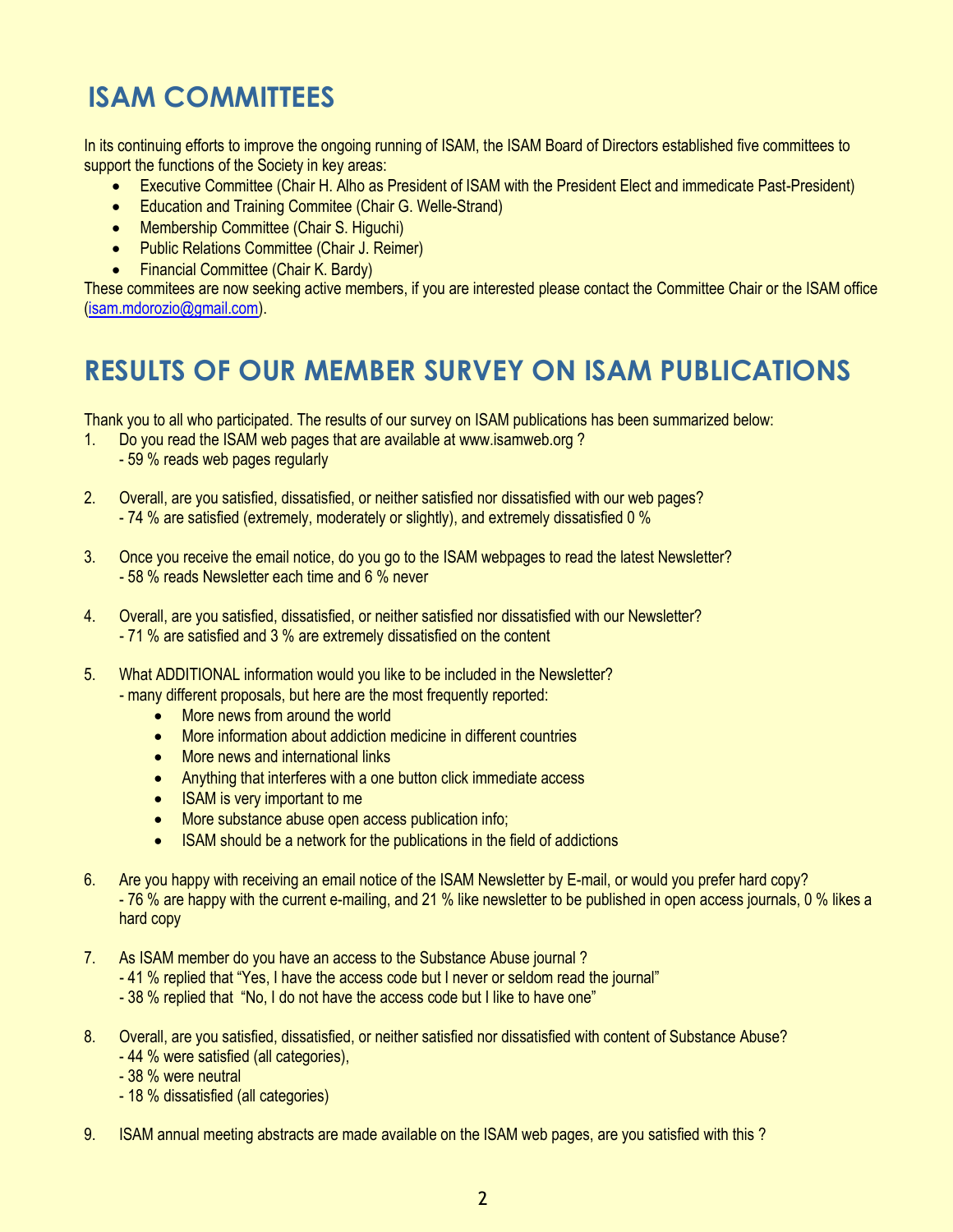- 59 % are happy with publishing at ISAM web pages,
- 38 % would like them to be published at open access journal
- 3 % likes them to be published at Substance Abuse journal
- 10. How many ISAM annual meetings have you attended?
	- 18 % attended 0 times
	- 41 % attended 1-3 times
	- 23 % attended 4-6 times
	- 18 % attended 7 or more times

## **Webpages changes and Online registration for 2013 Dues**

- A new online membership registration for First time members, Renewal membership and Affiliate Society dues will soon be available on the ISAM webpage[s www.isamweb.org](http://www.isamweb.org/)
- ISAM accepts both VISA and Mastercard
- **Multi-year registration for 3 or 5 years will also be available**
- A notice will be sent to the membership once the online registration is operating
- We are currently updating out webpages and will soon have a 'new look'

### **FUTURE ANNUAL MEETING LOCATIONS**

Oct 2-6, 2014 Oct 4-8, 2015 [www.isam2014.com](http://www.isam2014.com/)

**ISAM 2014** Yokohama, Japan **ISAM 2015** Dundee, Scotland **ISAM 2016** Rio de Janeiro, Brazil

Anyone interested to host an ISAM Annual meeting is invited to inform the Head Office of their intention and be prepared to bring a brief presentaiton to the Board of Directors at the annual meeting.

### **INTERNATIONAL CERTIFICATION EXAMINATION 2013**

- ISAM Annual Meeting, Kuala Lumpur, Malaysia Wednesday, Nov 20th, 2013
- CSAM [Canadian Society of Addiction Medicine] Annual Meeting, Vancouver, Canada Wednesday, Sep 25, 2013
- Additional sittings may be available, depending on demand and a critical number of 8 applicants for the sitting
- All pertinent information and application form can be downloaded from the ISAM website[: www.isamweb.org](http://www.isamweb.org/) on the left hand sidebar under *International Certification*.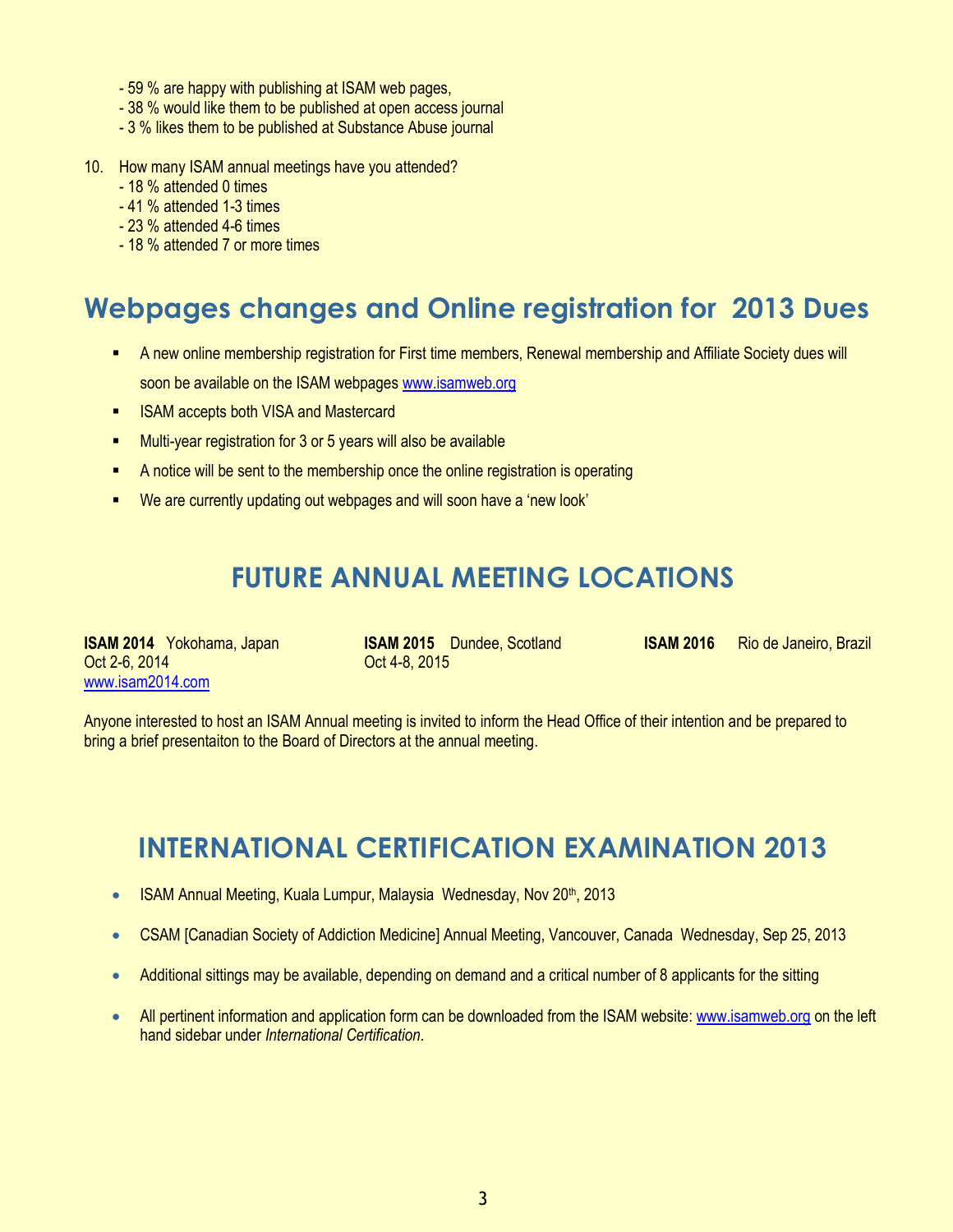## **ONWARD TO ISAM 2013 Kuala Lumpur, Malaysia**

### **Managing Addiction through Evidence Based Medical & Psychological Interventions**

Happy greeting from Kuala Lumpur!!!

It is an honour for me to invite all delegates from various parts of the world to converge to Kuala Lumpur, Malaysia for the ISAM's 15th Annual Meeting. It is for the first time it will be held in the Asia Pacific region.

As the field of addiction develops rapidly it is necessary for us to keep updated to enable us providing comprehensive services to our patients. As more and more evidence supporting medical treatment for addiction becomes available, it is vital for us to critically examine the choices of treatment. The theme of the meeting is "Managing Addiction through Evidence Based Medical and Psychosocial Interventions". In this meeting experts in the field will give updates on the latest development in the area of addiction. Since amphetamines use is a growing problem the meeting will also emphasise on it and subsequently, it will try to discuss critically scientific evidence on this type of drug use. As we know there are also emerging new behavioural addictions such as internet addiction which will also be the focus of this meeting.

Apart from attending the scientific programs delegates will have opportunities to visit interesting attractions in Malaysia. As widely known Malaysia is also known for its truly Asia culture. Food heaven is also synonymously attached to Kuala Lumpur.

Your participation in the 15th Annual Meeting for ISAM in Kuala Lumpur from 21st till 23rd November 2013 will definitely make this meeting more exciting.

"*Selamat Datang*" and Welcome to Kuala Lumpur

#### **Dr Muhammad Muhsin Ahmad Zahari**

*Chair, Local Organising Committee for ISAM's 15th Annual Meeting 2013 Kuala Lumpur, Malaysia.* 

**DATES:** November 21-23, 2013

**VENUE:** Menara Tekekom (TM) Convention Centre

**VISA INFORMATION: http://www.imi.gov.my/index.php/en/main-services/syarat-kemasukan-ke-malaysia**  (please check if you require a VISA for entry into Malaysia)

**CALL FOR ABSTRACTS:** Deadline June 15, 2013

REGISTRATION: Registration is open for ISAM 2013 Kuala Lumpur – Early Registration ends July 31<sup>st</sup>, 2013. A preliminary program and information are available at[: www.ISAM2013.org](http://www.isam2013.org/)

### **CONFERENCE INFORMATION:** *[isam2013kl@gmail.com](mailto:isam2013kl@gmail.com)*

**HOTEL ACCOMODATIONS:** Details on several hotels (from 5 Stars to 3 Stars) can be found on the ISAM2013 webpages under GENERAL INFORMATION along with other very useful items for those traveling to Malaysia.

#### **PRELIMINARY PROGRAM: Detailed Conference information is available: [www.isam2013.org](http://www.isam2013.org/)**